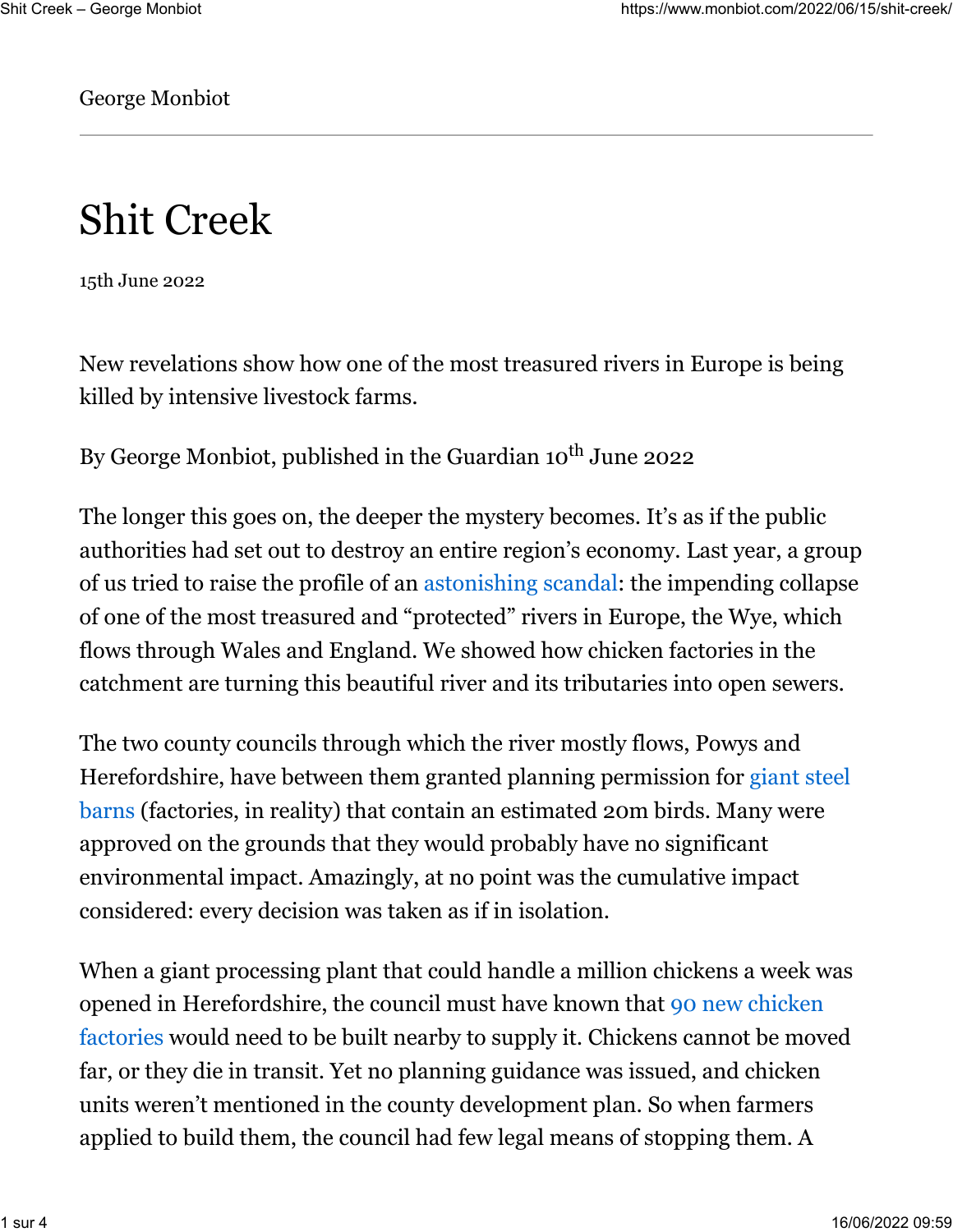paper in the journal Land Use Policy [claimed that](https://www.sciencedirect.com/science/article/abs/pii/S0264837721001381) "delaying tactics from Conservative politicians" had allowed the new chicken units to get planning permission "before the policy void might be filled".

The manure from this vast flock is spread by the farmers on their fields, but the grass and soil cannot absorb the nutrients it contains. The surplus ends up in the river. The result is devastating: our mapping for the [documentary Rivercide](https://www.youtube.com/watch?v=5ID0VAUNANA) suggests it has killed 90% to 97% of the river's water crowfoot (*Ranunculus*) beds. Crowfoot, like mangroves in tropical seas, anchors the entire ecosystem. Any remaining life is threatened by repeated blooms (population explosions) of single-celled algae, fed by the extra nutrients in the water.

Disasters like this are happening all over the country. But between 2013 and 2019 the number of water quality samples taken by the Environment Agency [fell](https://committees.parliament.uk/publications/8460/documents/88412/default/) [by 45%.](https://committees.parliament.uk/publications/8460/documents/88412/default/) It reminds me of Donald Trump's attempt to stop Covid testing at the height of the pandemic. There's no online access to the Environment Agency's national register of pollution sources: instead, as one lawyer acting for a rivers charity found out, you must visit the agency's office in Lichfield, where it's stored, exclusively, on an [ancient desktop computer.](https://www.herefordtimes.com/news/19984252.environment-agencys-river-wye-pollution-failures-break-law/) The computer freezes when you try to open it. There's no way of downloading the documents, and the printer attached to it doesn't work.

The chicken factories are extremely lucrative. The biggest are believed to generate profits of £1m a year. This might help to explain the intimidation and vandalism reported to me by some of the local people who object to them. One tells me, "It's getting so bad now I'm worried someone's going to get firebombed or shot."

While chicken farmers have sought to blame the pollution on other sources, a [major study](https://zenodo.org/record/6598122#.YqIE6dnMKkt) published last month traced the sources of phosphate, the most important of the minerals killing the river. Of the 6,500 tonnes of phosphate brought into the catchment every year, over 5,000 tonnes arrives in livestock feed, almost 80% of which is for chickens. Most of it is excreted. As a result, 3,000 tonnes more phosphate than plants can absorb is dumped in the Wye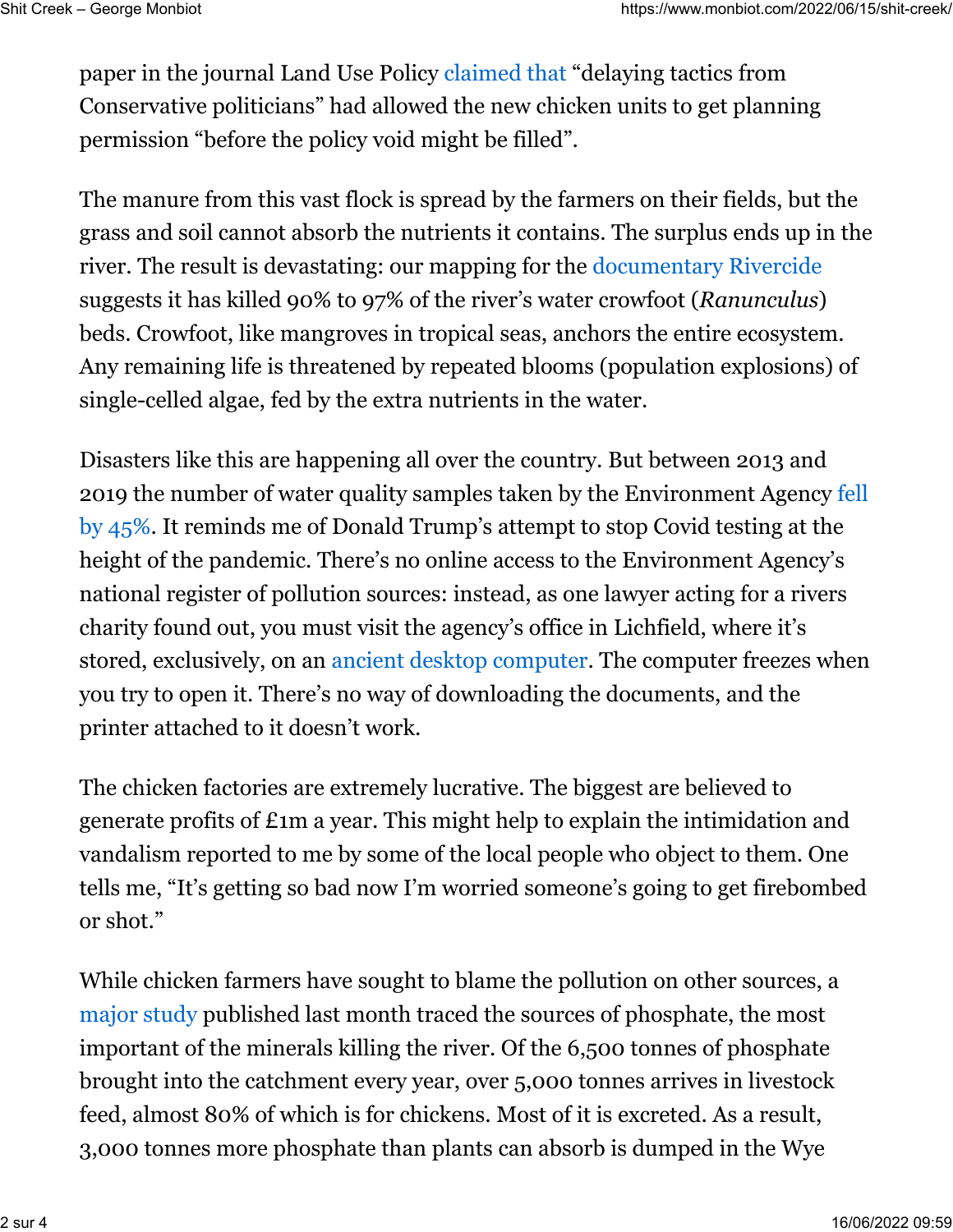catchment every year.

The factories are justified in the name of jobs. But, while the jobs in poultry are paltry and the pay is chickenfeed, they're killing the local economy. The Wye is the focal point for tourism in the region: canoeing, angling, swimming and camping support pubs, restaurants, hotels, shops and many other businesses. But at peak season, in high summer, the river stinks. If you swim in it, your skin, when you emerge, feels slimy. Who wants to play in a sewer?

Since a [judgment on nutrients](https://www.savills.com/research_articles/255800/319723-0) by the European court of justice in 2018, Herefordshire has had to impose a planning moratorium in the catchments of the Wye and its tributary the Lugg. This means, in effect, no new houses, and no new restaurants or any other businesses that might release phosphate. But, while Herefordshire appears to have stopped granting new permissions for chicken factories, Powys, upstream, continues to dish them out.

The chair of Herefordshire's nutrient management board [says that four chickens](https://www.youtube.com/watch?v=gkF5SXg9LwM) produce as much phosphate as one person. If so, the new 90,000-bird factories that Powys county council [approved in March](https://www.thenational.wales/environment/20002607.plans-double-size-wernhalog-chicken-farm-llanfaredd-approved/) will ensure that homes for 20,000 people, in a region desperately short of housing, cannot be built. When I asked Powys for an explanation, it told me that, while every application was determined on its merits, [this decision](https://fishlegal.net/2022/04/27/fish-legal-river-wye-pollution-threat/) "is subject to a legal challenge and it would not be appropriate to comment".

If these chicken factories were classified as industry, rather than agriculture, they would never have been permitted. Farming enjoys remarkable exemptions from planning, environment and tax laws. And that's how the government wants it to remain. Parliament's environmental audit committee recommended that planning rules should presume against new livestock factories in overloaded catchments. But last month the government [rejected this proposal.](https://committees.parliament.uk/publications/22190/documents/164546/default/) No adequate reason was given.

To complete this extraordinary story, a [crowdfunded case](https://www.crowdjustice.com/case/herefordshire-river-pollution/) is soon to be heard at the court of appeal, brought by people in Herefordshire's stunning Golden